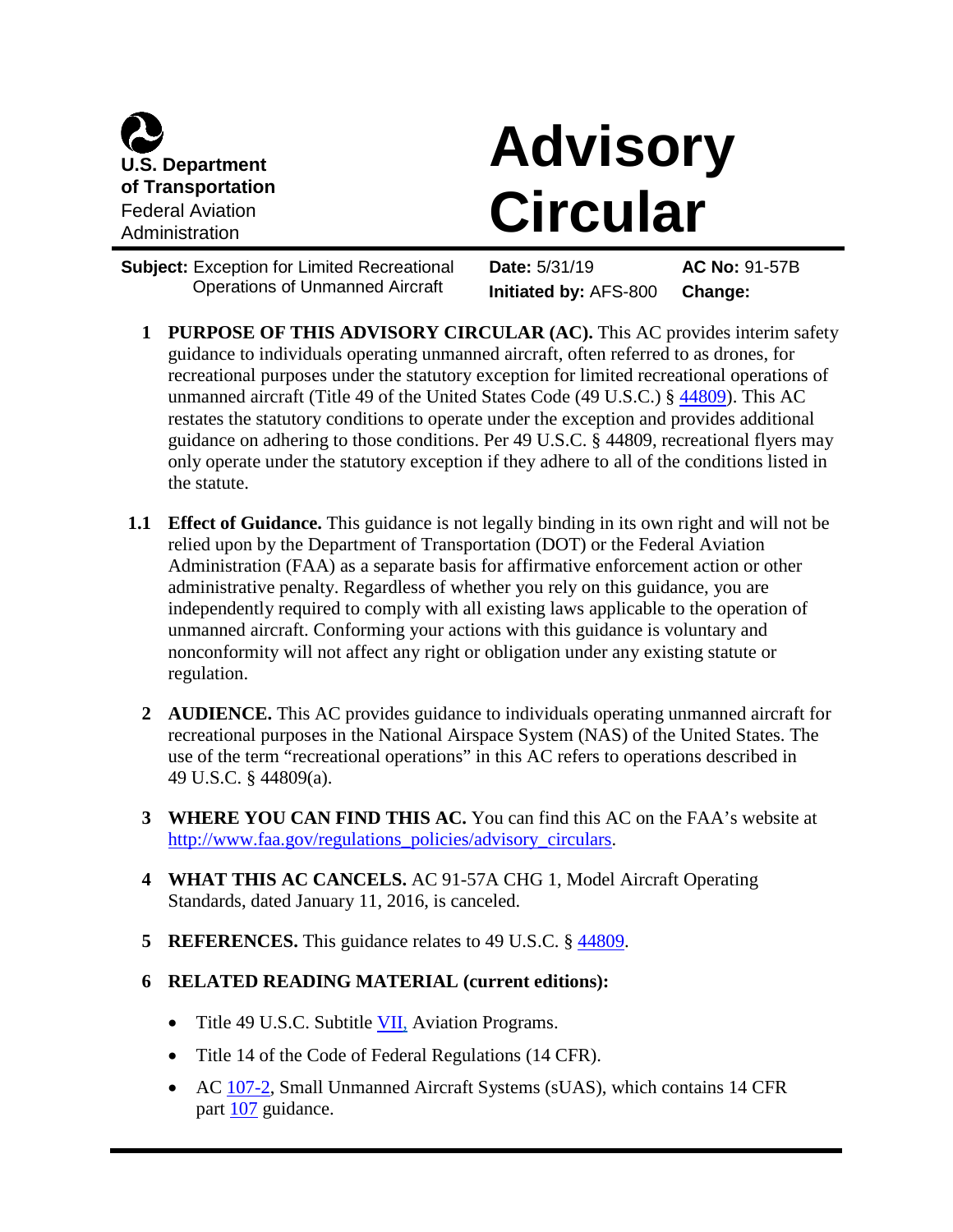ı

- [Pilot's Handbook of Aeronautical Knowledge \(PHAK\).](https://www.faa.gov/regulations_policies/handbooks_manuals/aviation/phak/)
- FAADroneZone: [https://faadronezone.faa.gov/.](https://faadronezone.faa.gov/)
- FAA Unmanned Aircraft System (UAS) Data Delivery System: [https://udds](https://udds-faa.opendata.arcgis.com/)[faa.opendata.arcgis.com/.](https://udds-faa.opendata.arcgis.com/)
- Temporary Flight Restriction (TFR) listing: [http://tfr.faa.gov/tfr2/list.html.](http://tfr.faa.gov/tfr2/list.html)
- The FAA's Airspace Restrictions website: [https://www.faa.gov/uas/recreational\\_fliers/where\\_can\\_i\\_fly/airspace\\_restrictions/.](https://www.faa.gov/uas/recreational_fliers/where_can_i_fly/airspace_restrictions/)
- Notices to Airmen (NOTAM): [https://www.faa.gov/air\\_traffic/publications/notices/.](https://www.faa.gov/air_traffic/publications/notices/)
- Academy of Model Aeronautics (AMA) Safety Handbook: <https://www.modelaircraft.org/sites/default/files/documents/100.pdf>
- FAA National Aviation Events Program website: [https://www.faa.gov/about/initiatives/airshow/.](https://www.faa.gov/about/initiatives/airshow/)
- FAA Unmanned Aircraft Registration website: [https://www.faa.gov/licenses\\_certificates/aircraft\\_certification/aircraft\\_registry/UA/.](https://www.faa.gov/licenses_certificates/aircraft_certification/aircraft_registry/UA/)
- Federal Register (FR) Notice [84 FR 22552,](https://www.federalregister.gov/documents/2019/05/17/2019-10169/exception-for-limited-recreational-operations-of-unmanned-aircraft) Exception for Limited Recreational Operations of Unmanned Aircraft.
- **7 RECREATIONAL UNMANNED AIRCRAFT OPERATIONS.** Unmanned aircraft are aircraft without a human pilot on board; they are controlled by an operator on the ground. Operators flying unmanned aircraft can endanger other aircraft, people, or property when flying recklessly or without regard to risks. Additionally, most unmanned aircraft manufactured for recreational use are not tested to any FAA standards for airworthiness, meaning they come with no assurance they will stay airborne or fly in a predictable manner, especially when encountering unexpected circumstances such as radio interference, winds, or power failures. When you fly an unmanned aircraft in the United States, it is your responsibility to ensure the safety of the flight, and to understand and follow the appropriate Federal, state, and local laws.
	- 1. The FAA assumes owners and operators of unmanned aircraft are generally concerned about safety and willing to exercise good judgment when flying their aircraft. However, basic aeronautical knowledge and awareness of responsibilities in shared airspace are not common knowledge.
	- 2. The FAA intends to provide a process for recognizing community-based organizations (CBO) and their safety guidelines for recreational flyers in consultation with manufacturers of UAS, CBOs, and other industry stakeholders upon full implementation of 49 U.S.C. § 44809. In the meantime, this interim guidance provides information on the statutory conditions and basic safety guidelines for recreational flyers. Recreational flyers must always remain aware that any operations endangering the safety of the NAS (particularly careless or reckless operations, those endangering persons or property, and/or those that interfere with or fail to give way to any manned aircraft) will be subject to FAA compliance action.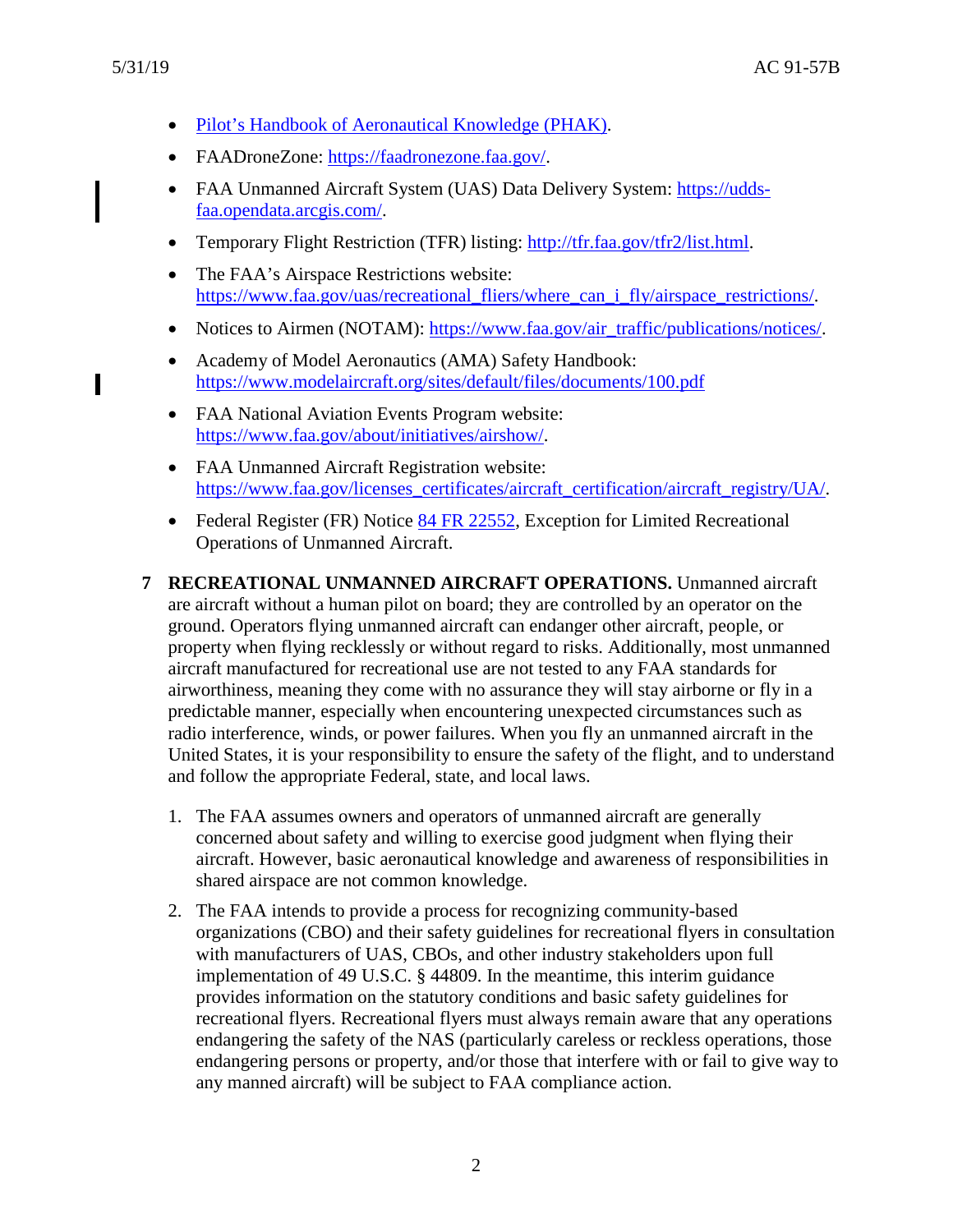- 3. Operators who do not fulfill the criteria of 49 U.S.C. § 44809(a) (e.g., those who wish to fly small unmanned aircraft for commercial purposes) or who wish to obtain an FAA-issued Remote Pilot Certificate, should review part 107 and the associated guidance in AC 107-2. The guidance in AC 91-57 applies to flyers who only operate recreationally under the statutory exception.
- **7.1 Statutory Conditions.** Until further notice, paragraphs 7.1.1 through 7.1.8 provide guidance on how a person may meet the eight statutory conditions of the statutory exception of 49 U.S.C. § 44809 to operate a UAS for recreational purposes. A person who fails to meet any of the statutory requirements of 49 U.S.C. § 44809 may not operate UAS under the statutory exception and would need to operate them under part 107 or any other applicable FAA authority.
- **7.1.1** The Aircraft is Flown Strictly for Recreational Purposes. Any use of unmanned aircraft for commercial purposes must be conducted under part 107 or other applicable FAA regulations (e.g., 14 CFR part [91,](https://www.ecfr.gov/cgi-bin/text-idx?SID=9f8baf5d99cbea0e6733658d9cf7bfe5&mc=true&node=pt14.2.91&rgn=div5) [135,](https://www.ecfr.gov/cgi-bin/text-idx?SID=9f8baf5d99cbea0e6733658d9cf7bfe5&mc=true&node=pt14.3.135&rgn=div5) or [137\)](https://www.ecfr.gov/cgi-bin/text-idx?SID=9f8baf5d99cbea0e6733658d9cf7bfe5&mc=true&node=pt14.3.137&rgn=div5).
- **7.1.2** The Aircraft is Operated in Accordance With or Within the Programming of a CBO's Set of Safety Guidelines That are Developed in Coordination With the FAA. Once the FAA has developed the criteria for recognition of CBOs and started officially recognizing CBOs, those CBOs' safety guidelines will be available for use. During this interim period, the FAA offers two means to satisfy this statutory condition. Recreational flyers should be able to explain to an FAA inspector or law enforcement official which safety guidelines they are following.
	- **7.1.2.1** The FAA acknowledges that existing aeromodelling organizations have developed safety guidelines that are helpful to recreational flyers. An example is the AMA safety guidelines, which have previously been reviewed by the FAA as part of the organization's Recognized Industry Organization (RIO) status for participation in the National Aviation Events Program (refer to FAA Order 8900.1, [Volume 5, Chapter 9, Section 6,](http://fsims.faa.gov/wdocs/8900.1/V05%20Airman%20Cert/Chapter%2009/05_009_006Rev1.htm) Issue/Renew/Reevaluate/Rescind an Air Boss Letter of Authorization). These or existing safety guidelines of another aeromodelling organization may be used for recreational operations, provided the guidelines do not conflict with the other statutory conditions of 49 U.S.C. § 44809(a).
	- **7.1.2.2** The FAA has existing basic safety guidelines for recreational operations, which are available on its website [\(https://www.faa.gov/uas/recreational\\_fliers/\)](https://www.faa.gov/uas/recreational_fliers/) that may be used.
- **7.1.3** The Aircraft is Flown Within the Visual Line of Sight (VLOS) of the Person Operating the Aircraft or a Visual Observer Co-Located and in Direct Communication With the Operator. This means that either the recreational flyer or the visual observer must have eyes on the aircraft at all times to ensure it is not a collision hazard to other aircraft or people on the ground. The assistance of a visual observer is generally optional but is helpful in ensuring the recreational flyer is able to check instruments for extended periods. The assistance of a visual observer is necessary if the recreational flyer wants to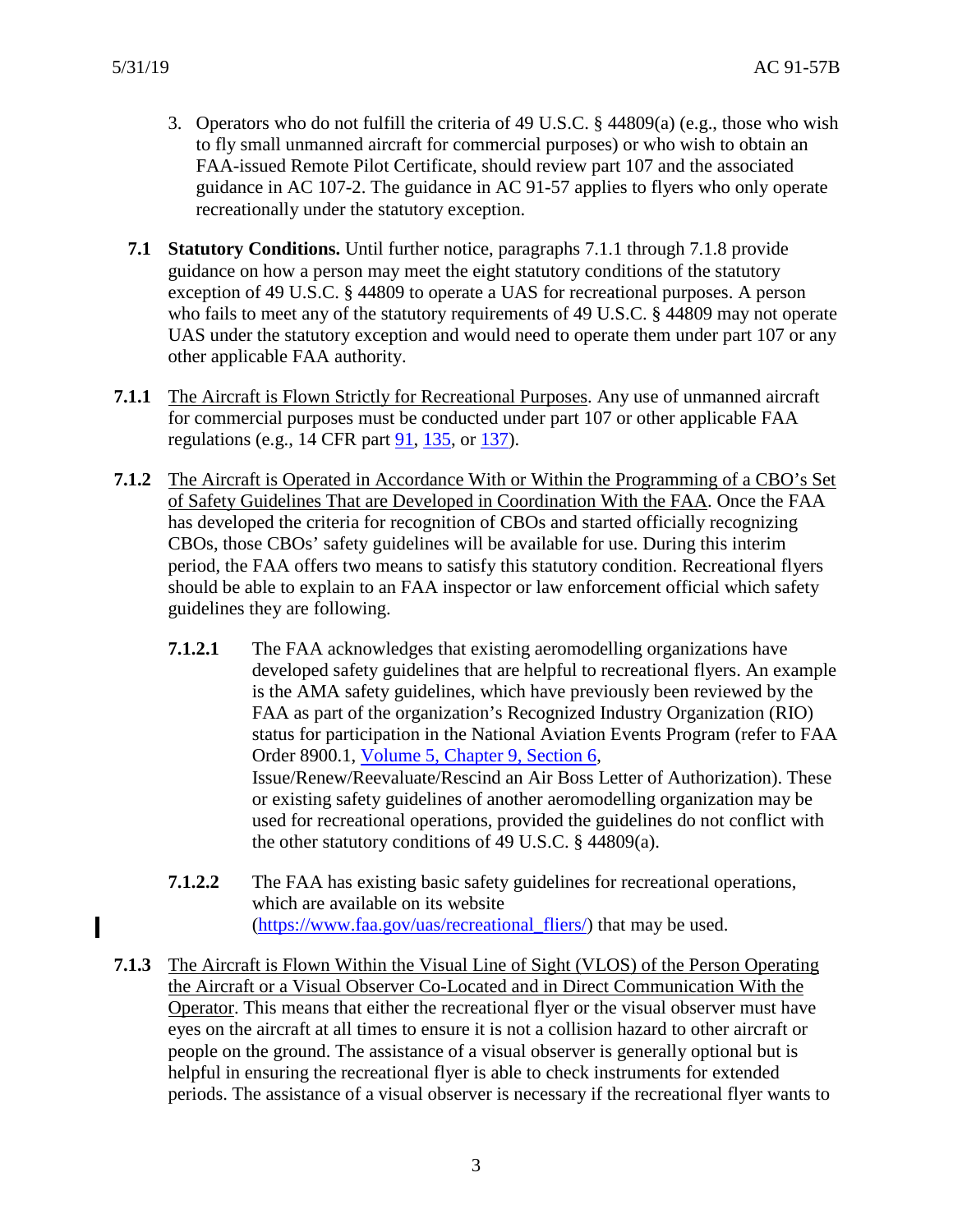use first person view (FPV) devices that allow a limited view of the surrounding area from the perspective of a camera aboard the aircraft.

- **7.1.3.1** Visual observers need to be co-located with the recreational flyer, and able to communicate directly with the recreational flyer without the use of technological assistance.
- **7.1.4** The Aircraft is Operated in a Manner That Does Not Interfere With, and Gives Way to, Any Manned Aircraft. This makes the recreational flyer responsible for knowing the altitude and position of their aircraft in relation to other aircraft, and responsible for maintaining a safe distance from other aircraft by giving way to all other aircraft in all circumstances.
- **7.1.5** In Class B, C, or D Airspace or Within the Lateral Boundaries of the Surface Area of Class E Airspace Designated for an Airport, the Operator Obtains Prior Authorization From the Administrator or Designee Before Operating and Complies With all Airspace Restrictions and Prohibitions.
	- **7.1.5.1** The FAA has created different classes of airspace to reflect whether aircraft receive air traffic control (ATC) services (these are called controlled or uncontrolled), and to note levels of complexity, traffic density, and equipment requirements that exist for aircraft flying through different parts of controlled airspace. Recreational flyers can learn more about the classes and types of airspace in PHAK Chapter 15, Airspace.
	- **7.1.5.2** For now, recreational flyers may fly in controlled airspace only at fixed sites specifically authorized by the FAA, which are posted at the FAA's interactive map on the UAS Data Delivery System. On the map, small blue circles depict the location of these sites in controlled airspace, and the altitude limits imposed on those sites. The altitude restrictions are derived from the UAS Facility Maps (UASFM) which form the basic structure of the Low Altitude Authorization and Notification Capability (LAANC) and its operating procedures. Recreational flyers can access site-specific information by clicking on the blue circle. Recreational flyers may also refer to the actual airspace authorization and a list of sites on the FAA's UAS website at [https://www.faa.gov/uas/.](https://www.faa.gov/uas/)

**Note:** These sites have existing letters of agreement (LOA) with the FAA. For the CBO to operate in controlled airspace, an agreement between the CBO and the FAA must be in place. Certain sites may have access restrictions or other operating limitations, which are available from the site sponsor.

- **7.1.5.3** Do not contact local FAA Air Traffic facilities for airspace authorizations.
- **7.1.5.4** In order to stay notified of airspace restrictions and prohibitions, recreational flyers can determine any restrictions or requirements in effect at the location where they want to fly by referencing the FAA's interactive map on the FAA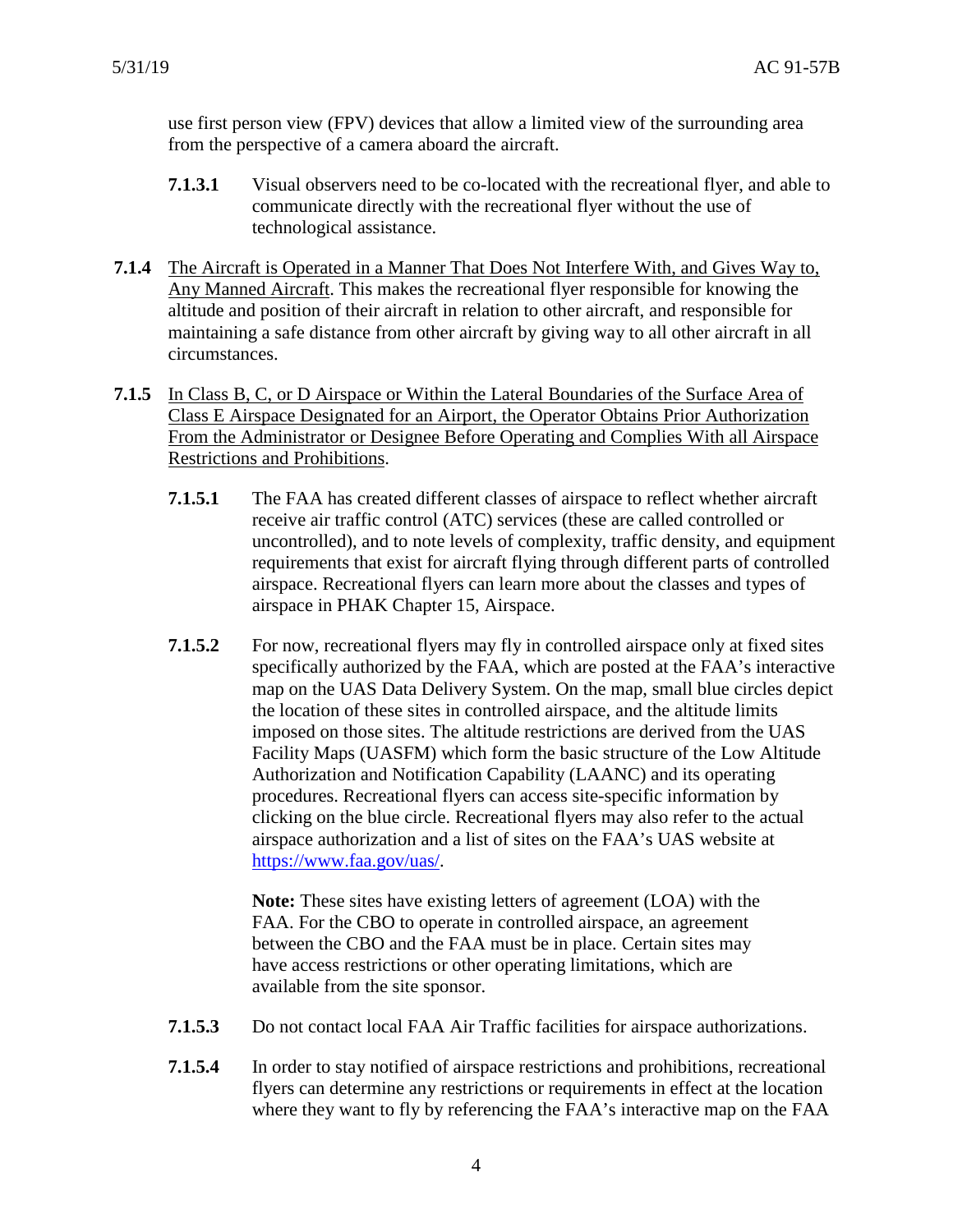UAS [Data Delivery System.](https://udds-faa.opendata.arcgis.com/) On the map, semi-transparent polygons depict airspace information. UAS flight restrictions are shown as red polygons. UAS flight restrictions apply to all UAS flight operations, and remain in effect 24 hours a day, 7 days a week. Recreational flyers may also refer to:

- 1. The FAA's TFR listing; or
- 2. The FAA's Airspace Restrictions website.
- **7.1.6** In Class G (Uncontrolled) Airspace, the Aircraft is Flown From the Surface to Not More Than 400 Feet Above Ground Level and Complies With all Airspace Restrictions and Prohibitions.
- **7.1.7** The Operator has Passed an Aeronautical Knowledge and Safety Test and Maintains Proof of Test Passage to be Made Available to the Administrator or a Designee of the Administrator or Law Enforcement Upon Request. The FAA is developing the test in consultation with stakeholders. Recreational flyers would have to pass the test, which could be administered electronically, and would be responsible for providing proof of passage upon request from FAA personnel or law enforcement. The FAA will provide additional guidance and notice when the test is available and the date on which adherence to this condition would be required.
- **7.1.8** The Aircraft is Registered and Externally Marked, and Proof of Registration is Made Available to the Administrator or a Designee of the Administrator or Law Enforcement Upon Request. Additionally, per the statutory requirements of 49 U.S.C. § 44809(a)(8), proof of registration would have to be carried and provided to FAA personnel or law enforcement upon request. Recreational flyers may register electronically under 14 CFR part [48](https://www.ecfr.gov/cgi-bin/text-idx?SID=9f8baf5d99cbea0e6733658d9cf7bfe5&mc=true&node=pt14.1.48&rgn=div5) through the FAADroneZone.
	- **7.1.8.1** Persons 13 years of age or older may register aircraft. If the person is younger than 13, they may not register the aircraft, but another person 13 years of age or older may register the aircraft.
	- **7.1.8.2** A person will need an email address, credit or debit card, a physical address, and a mailing address (if different from the registrant's physical address) to register electronically under part 48.
	- **7.1.8.3** Under part 48, a person may only operate a small unmanned aircraft if the registration number or unique identifier of the aircraft is legibly displayed on an external surface of the aircraft.

## **7.2 Upcoming Guidance.**

- **7.2.1** CBO Requirements and Procedures. The FAA intends to provide further information on how organizations can be recognized by the FAA as official CBOs.
- **7.2.2** Basic Aeronautical Training and Test (BATT). The FAA is developing a training module with an accompanying test to provide basic aeronautical education to all recreational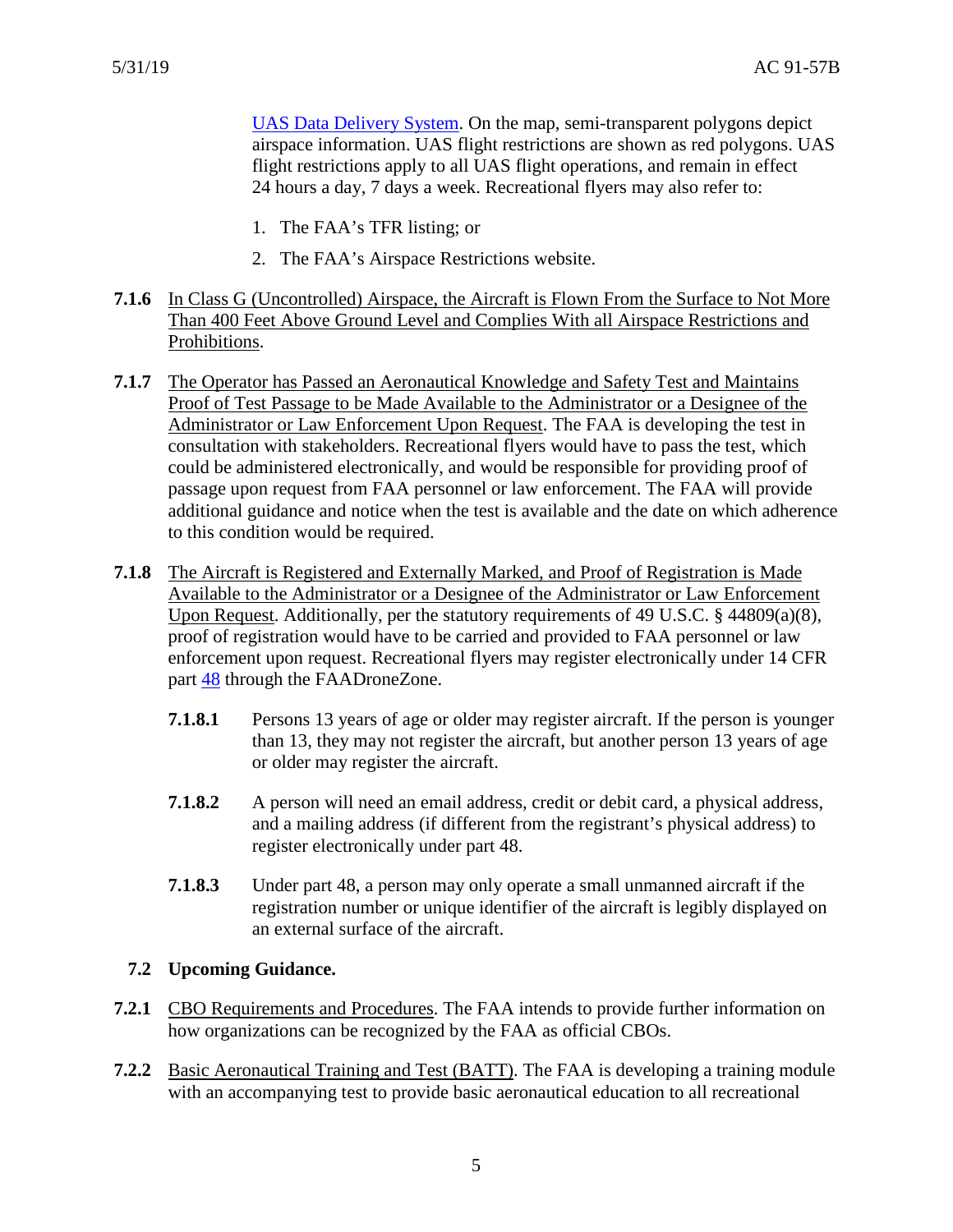flyers and enhance the safety of the NAS through greater education and awareness. The training and test will be developed in consultation with stakeholders. The FAA expects to provide the training module and test to recognized CBOs for online administration to their members and also to the general public.

- **7.2.3** LAANC. The FAA currently is upgrading the LAANC system, which will allow recreational flyers far greater flexibility in the future to obtain automated authorization to controlled airspace. The FAA also is exploring upgrades to FAADroneZone to enable access for recreational flyers.
	- **8 ADDITIONAL INFORMATION.** For additional information on unmanned aircraft, please visit the FAA's UAS website at [http://www.faa.gov/uas/.](http://www.faa.gov/uas/)
	- **9 AC FEEDBACK FORM.** For your convenience, the AC Feedback Form is the last page of this AC. Note any deficiencies found, clarifications needed, or suggested improvements regarding the contents of this AC on the Feedback Form.

Robert C. Carty Deputy Executive Director, Flight Standards Service